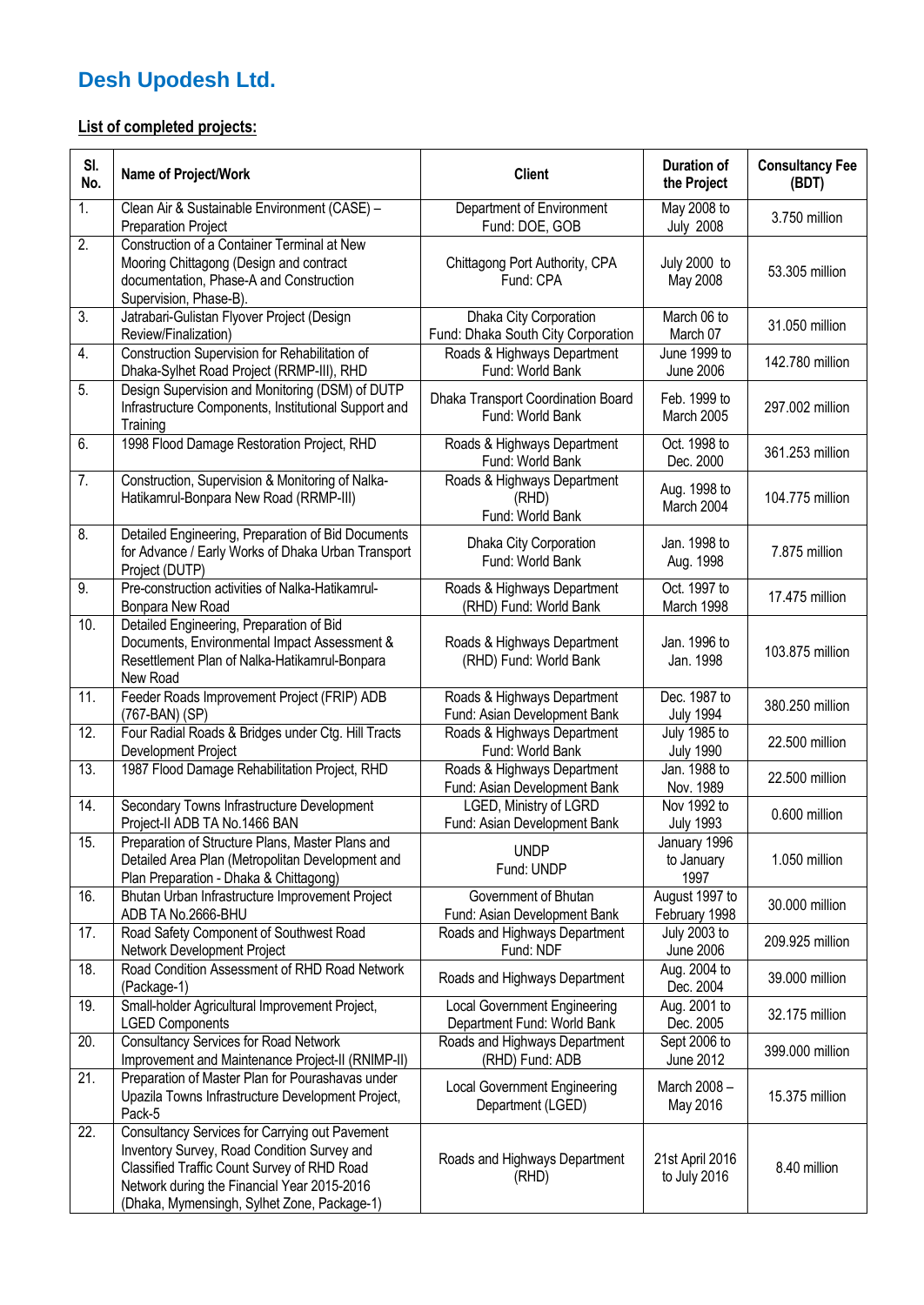| SI.<br>No.        | Name of Project/Work                                                                                                                                                                                                                        | <b>Client</b>                                                                | <b>Duration of</b><br>the Project       | <b>Consultancy Fee</b><br>(BDT) |
|-------------------|---------------------------------------------------------------------------------------------------------------------------------------------------------------------------------------------------------------------------------------------|------------------------------------------------------------------------------|-----------------------------------------|---------------------------------|
| $\overline{23}$ . | Consultancy Services for Carrying out Pavement<br>Inventory Survey, Road Condition Survey and<br>Classified Traffic Count Survey of RHD Road<br>Network during the Financial Year 2015-2016<br>(Comilla, Chittagong Zone, Package-2)        | Roads and Highways Department<br>(RHD)                                       | 21st April 2016<br>to July 2016         | 9.20 million                    |
| 24.               | Consultancy Services for Carrying out Pavement<br>Inventory Survey, Road Condition Survey and<br>Classified Traffic Count Survey of RHD Road<br>Network during the Financial Year 2015-2016<br>(Rangpur, Rajshahi Zone, Package-3)          | Roads and Highways Department<br>(RHD)                                       | 21st April 2016<br>to July 2016         | 8.53 million                    |
| 25.               | Consultancy Services for Carrying out Pavement<br>Inventory Survey, Road Condition Survey and<br>Classified Traffic Count Survey of RHD Road<br>Network during the Financial Year 2015-2016<br>(Khulna, Barisal, Gopalgonj Zone, Package-4) | Roads and Highways Department<br>(RHD)                                       | 21st April 2016<br>to July 2016         | 9.53 million                    |
| 26.               | Design and Supervision Consultancy Services<br>(D&SC) for Sustainable Rural Infrastructure<br>Improvement Project (SRIIP), LGED                                                                                                             | <b>Local Government Engineering</b><br>Department<br>Fund: ADB               | <b>July 2012 to</b><br>Dec. 2017        | 42.00 million                   |
| 27.               | Second Coastal Embankment Rehabilitation Project                                                                                                                                                                                            | Bangladesh Water Development<br>Board Fund: EU/World Bank                    | <b>July 2000 to</b><br><b>June 2004</b> | 300.000 million                 |
| 28.               | Coastal Embankment Rehabilitation Project,<br>ALA/93/20                                                                                                                                                                                     | Bangladesh Water Development<br>Board Fund: EU/World Bank                    | July 1996 to<br><b>June 2000</b>        | 501.375 million                 |
| 29.               | Dhaka Integrated Flood Protection Project<br>(Feasibility Study)                                                                                                                                                                            | Bangladesh Water Development<br>Board Fund: ADB                              | Jan 1991 to<br>Sep 1991                 | 6.750 million                   |
| 30.               | Dhaka Integrated Flood Protection Project (Design &<br>Implementation) - Bridging Period                                                                                                                                                    | Bangladesh Water Development<br>Board Fund: ADB                              | Jan 1992 to<br><b>July 1992</b>         | 18.750 million                  |
| 31.               | North Central Regional Study, Phase-I & II, FAP-3                                                                                                                                                                                           | Bangladesh Water Development<br>Board Fund: EU, France                       | March 1990 to<br>April 1992             | 13.725 million                  |
| 32.               | Noakhali North Drainage Irrigation Project under<br>South-East Region Water Resources Development<br>Programme (FAP-5)                                                                                                                      | Bangladesh Water Development<br>Board Fund: IDA/UNDP                         | October 1990<br>to<br>August 1993       | 8.550 million                   |
| $\overline{33}$ . | Gumti Flood Control & Drainage Project, Phase-II<br>(Feasibility Study)                                                                                                                                                                     | Bangladesh Water Development<br>Board Fund: IDA/UNDP                         | August 1992 to<br><b>July 1993</b>      | 2.400 million                   |
| 34.               | Flood Control and Drainage Project (FCD-IV) ALA<br>187-2 (1st, 2nd & 3rd Phase)                                                                                                                                                             | Bangladesh Water Development<br>Board Fund: EU                               | February 1990<br>to<br>August 1993      | 7.275 million                   |
| $\overline{35}$ . | Fourth Flood Control and Drainage Project (FCD-IV)<br>ALA 87-2 (Evaluation Study and Completion Report)                                                                                                                                     | Bangladesh Water Development<br>Board Fund: EU                               | January 1995<br>to Nov 1995             | 5.775 million                   |
| 36.               | Water Survey Study for Barind Integrated Area<br>Development Project                                                                                                                                                                        | Bangladesh Water Development<br>Board Fund: BWDB                             | March 1989 to<br>April 1990             | 4.800 million                   |
| 37.               | Feasibility Study/Survey for Re-excavation of<br>Kapataksha Nad                                                                                                                                                                             | Bangladesh Water Development<br>Board Fund: GOB                              | June 1999 to<br>January 2000            | 3.225 million                   |
| 38.               | Gorai River Restoration Project                                                                                                                                                                                                             | Bangladesh Water Development<br>Board                                        | Sept 1999 to<br>march 2003              | 79.500 million                  |
| 39.               | Flood Preparedness and Agricultural Intensification<br>Program                                                                                                                                                                              | International Fund for Agricultural<br>Development (IFAD), GOB<br>Fund: IFAD | Nov 1990 to<br>March 1991               | 1.050 million                   |
| 40.               | Bank Protection and River Training (AFPM) Pilot<br>Project (FAP 21/22)                                                                                                                                                                      | <b>FPCO</b><br>Fund: Germany, France                                         | January 1992<br>to July 1999            | 150.000 million                 |
| 41.               | Consulting Services for Developing Innovative<br>Approaches to Management of Major Irrigation<br>Systems, ADB TA No.7260-BAN                                                                                                                | Bangladesh Water Development<br>Board (BWDB) Fund: ADB                       | March 2010 to<br>Nov 2010               | 12.975 million                  |
| 42.               | Feasibility Study and Detail Designs (FSDD) of<br>Subprojects under the Small Scale Water Resources<br>Development Project (SSWRDP) in Greater<br>Mymensingh, Sylhet and Faridpur Areas financed by<br><b>JBIC (FSDD-II)</b>                | <b>Local Government Engineering</b><br>Department (LGED)<br>Fund: JBIC       | May 2009 to<br>April 2012               | 13.725 million                  |
| 43.               | Feasibility Study and Detail Designs (FSDD) of<br>Subprojects under the Small Scale Water Resources<br>Development Project (SSWRDP) in Greater<br>Mymensingh, Sylhet and Faridpur Areas financed by<br>JBIC (FSDD-VI)                       | <b>Local Government Engineering</b><br>Department (LGED)<br>Fund: JBIC       | May 2009 to<br>April 2012               | 6.225 million                   |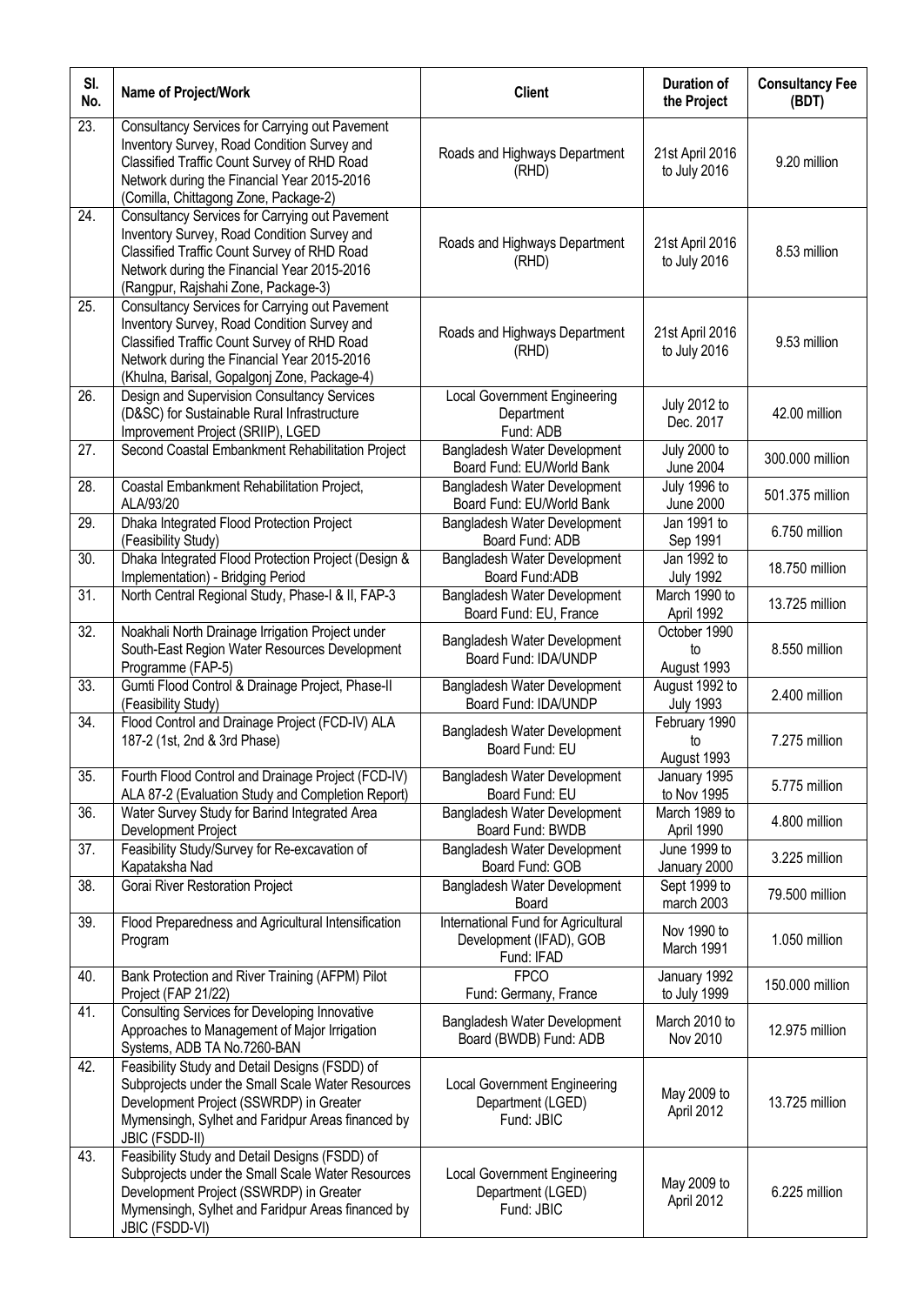| SI.<br>No. | Name of Project/Work                                                                                                                                                                                                           | <b>Client</b>                                                          | <b>Duration of</b><br>the Project | <b>Consultancy Fee</b><br>(BDT) |
|------------|--------------------------------------------------------------------------------------------------------------------------------------------------------------------------------------------------------------------------------|------------------------------------------------------------------------|-----------------------------------|---------------------------------|
| 44.        | Participatory Rural Appraisal (PRA) of Subproject<br>under the Small Scale Water Resource<br>Development Project (SSWRDP) in Greater<br>Mymensingh, Sylhet and Faridpur Areas under<br>LGED financed by JBIC. (PRA Package-04) | <b>Local Government Engineering</b><br>Department (LGED)<br>Fund: JBIC | April 2009 to<br>March 2012       | 4.875 million                   |
| 45.        | Socioeconomic Study, EIA & Detailed Engineering<br>Survey & Investigation and Engineering Design                                                                                                                               | Department of Public Health<br>Engineering (DPHE)<br>Fund: GOB         | January 2010<br>to June 2013      | 246.750 million                 |
| 46.        | Mohara Water Supply Project under CWASA                                                                                                                                                                                        | Chittagong Water Supply & Sewerage<br>Authority (CWASA) Fund: CWASA    | Jan. 2005 to<br>Dec. 2008         | 29.550 million                  |
| 47.        | Dhaka WASA-IV Project, Saidabad Site Feasibility<br>Assessment                                                                                                                                                                 | Dhaka Water Supply & Sewerage<br>Authority<br>Fund: World Bank         | Dec. 1991 to<br>Feb. 1992         | 18.750 million                  |
| 48.        | DWASA Water Supply and Sanitation Urgent<br>Expansion Project, WASA-III                                                                                                                                                        | Dhaka Water Supply & Sewerage<br>Authority<br>Fund: World Bank         | March 1988 to<br>Dec. 1993        | 217.500 million                 |
| 49.        | Demra Water Treatment Plant and Other Works                                                                                                                                                                                    | Dhaka Water Supply & Sewerage<br>Authority Fund: World Bank            | July 1989 to<br>Feb. 1992         | 93.750 million                  |
| 50.        | Dhaka Region Ground Water & Subsidence Study<br>(WASA-III Addendum)                                                                                                                                                            | Dhaka Water Supply & Sewerage<br>Authority Fund: World Bank            | August 1990 to<br>February 1991   | 18.750 million                  |
| 51.        | Supervision of Construction of Dholaikhal Pump<br>Station (IDA Credit TAVI 2393-BAN)                                                                                                                                           | Dhaka City Corporation (DCC)<br>Fund: World Bank                       | March 1996 to<br>December<br>1997 | 53.250 million                  |
| 52.        | Feasibility Studies of Rajshahi Water Supply,<br>Sanitation and Drainage Project                                                                                                                                               | Department of Public Health                                            | May 1994 to<br>October 1994       | 1.050 million                   |
| 53.        | Management and Operational Support (Twinning)<br>Programme                                                                                                                                                                     | Dhaka Water Supply and Sewerage<br>Authority (DWASA)                   | March 1997 to<br>August 2000      | 277.500 million                 |
| 54.        | Kachua, Motlab, Chandina and Baruara Water<br><b>Supply Project</b>                                                                                                                                                            | Department of Public Health<br>Engineering (DPHE)                      | May 1999 to<br><b>June 2000</b>   | 2.175 million                   |
| 55.        | Consultancy Services for Design and Supervision of<br>"Interim Urgent Sewerage Construction and<br>Rehabilitation Project-2"                                                                                                   | Dhaka Water Supply and Sewerage<br>Authority (DWASA)                   | August 2011 -<br><b>June 2016</b> | 9.98 million                    |
| 56.        | Zilla Shilpakala Academy in Bagerhat                                                                                                                                                                                           | GOB                                                                    | 1996 - 2005                       | 0.032 million                   |
| 57.        | Construction / Further Development of Eight District<br>Stadium                                                                                                                                                                | National Sports Council (NSC)                                          | $1996 - 2005$                     | 18.750 million                  |
| 58.        | <b>VVIP Rest House at Teesta Barrage</b>                                                                                                                                                                                       | Bangladesh Water Development<br>Board                                  | Oct. 1989 to<br><b>June 1990</b>  | 3.150 million                   |
| 59.        | Office-cum-Dormitory/ Ware-house at Cox's Bazar<br>for Relief and Rehabilitation Ministry                                                                                                                                      | GOB                                                                    | Jan. 1994 to<br>Sept. 1995        | 0.375 million                   |
| 60.        | 12-storied Residential Hotel (Hotel Ashrafee Ltd.) at<br>Rajarbagh, Dhaka                                                                                                                                                      | Hotel Ashrafee Ltd.                                                    | Aug. 1988 to<br>Nov. 1990         | 5.400 million                   |
| 61.        | 15-Storied Pubali Bank Limited at Gulshan, Dhaka                                                                                                                                                                               | Pubali Bank Ltd.                                                       | Oct. 1989 to<br><b>June 1990</b>  | 3.150 million                   |
| 62.        | Multi-storied Housing for Aziz Co-operative Limited                                                                                                                                                                            | Aziz Co-operative Limited                                              | Jan. 1987 to<br>Feb. 1989         | 12.075 million                  |
| 63.        | Dhaka Sheraton Hotel (Rehabilitation and<br>Renovation Works)                                                                                                                                                                  | Bangladesh Services Ltd.                                               | May 1988 to<br>April 1989         | 11.250 million                  |
| 64.        | Canadian High Commissioner's Residence at Dhaka                                                                                                                                                                                | Canadian Embassy, Dhaka                                                | Sept. 1987 to<br>Nov. 1988        | 41.400 million                  |
| 65.        | Factory Building for Rangpur Distilleries & Chemicals<br>Ltd. at Rangpur                                                                                                                                                       | Rangpur Distilleries & Chemicals Ltd.                                  | Aug. 1985 to<br>Dec. 1986         | 0.218 million                   |
| 66.        | Zia Memorial Orphanage Trust Building at Bogra &<br>Bagerhat, Phase-1                                                                                                                                                          | Zia Memorial Orphanage Trust                                           | July 1982 to<br>Oct. 1983         | 2.625 million                   |
| 67.        | Gonoshasthya Clinic at Mirpur Road, Dhaka                                                                                                                                                                                      | Gonoshasthya Clinic                                                    | July 1993 to<br>Dec. 1995         | 1.125 million                   |
| 68.        | Extension of Head Office and Technical School<br><b>Building for UCEP</b>                                                                                                                                                      | Underprivileged Children Educational<br>Program (UCEP)                 | Jan. 1991 to<br>Dec. 1992         | 0.638 million                   |
| 69.        | Construction of 17-storied (including double<br>basement) BGMEA Complex                                                                                                                                                        | <b>BGMEA</b>                                                           | Dec. 1998 to<br>Dec. 2007         | 32.175 million                  |
| 70.        | Construction of Swimming Pool at Bogra and<br>Jessore District Headquarters                                                                                                                                                    | National Sports Council (NSC)                                          | Jan. 1997 -<br>Dec. 2006          | 1.575 million                   |